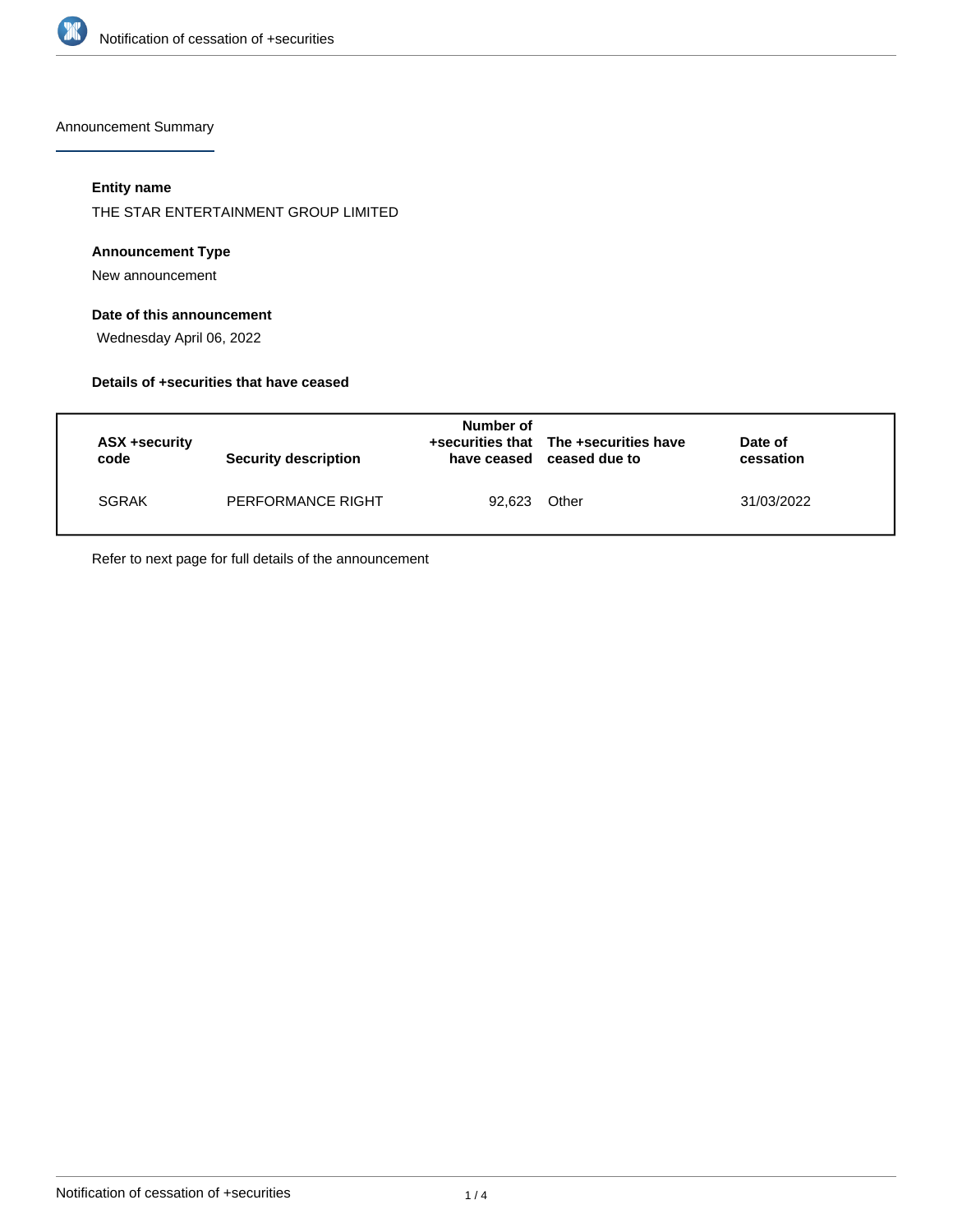

#### Part 1 - Announcement Details

#### **1.1 Name of +Entity**

THE STAR ENTERTAINMENT GROUP LIMITED

We (the entity named above) provide the following information about our issued capital.

**1.2 Registered Number Type**

ACN

**Registration Number** 149629023

**1.3 ASX issuer code** SGR

**1.4 The announcement is** New announcement

# **1.5 Date of this announcement**

6/4/2022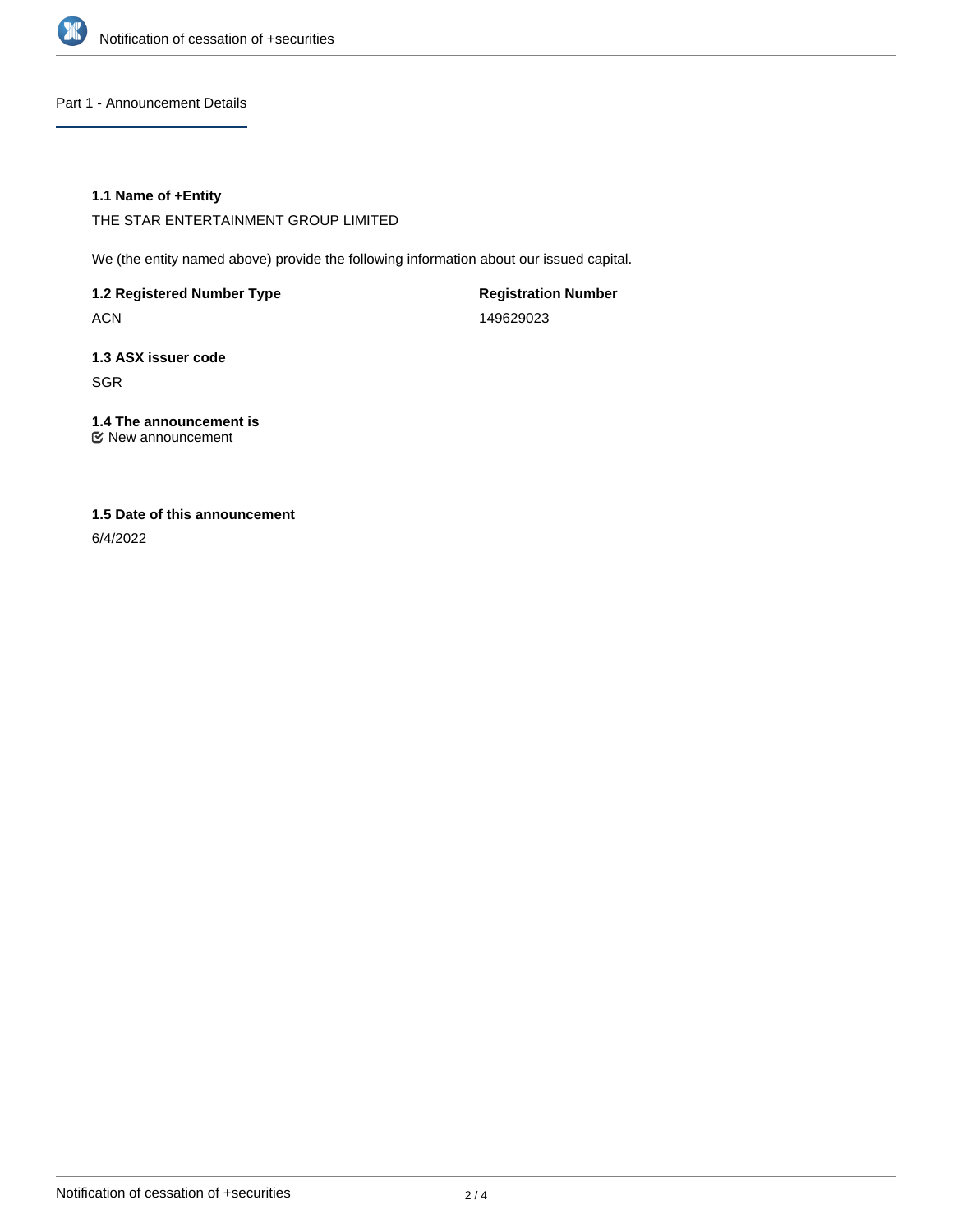

#### Part 2 - Details of +equity securities or +debt securities that have ceased

# **ASX +Security Code and Description** SGRAK : PERFORMANCE RIGHT **Unquoted +equity securities that have ceased Number of securities that have ceased** 92,623 **Reason for cessation Other Please provide additional details** Forfeiture of performance rights issued under an employee incentive scheme due to cessation of employment of non-key management personnel. **Date of cessation** 31/3/2022 **Is the entity paying any consideration for the cessation?** No

**Any other information the entity wishes to notify to ASX about the cessation?**